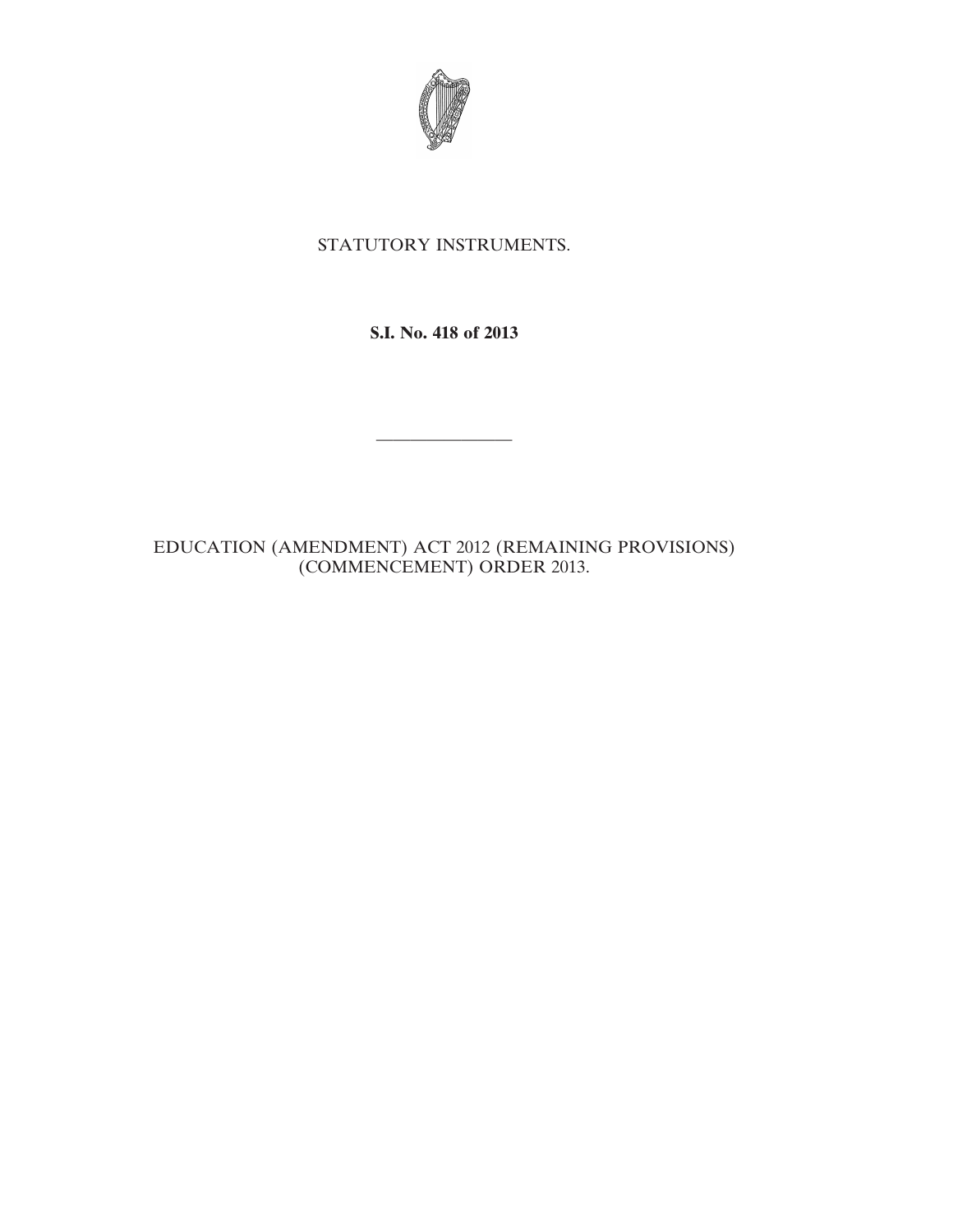## EDUCATION (AMENDMENT) ACT 2012 (REMAINING PROVISIONS) (COMMENCEMENT) ORDER 2013.

I, RUAIRÍ QUINN, Minister for Education and Skills, in exercise of the powers conferred on me by section 1 (2) of the Education (Amendment) Act 2012 (No. 14 of 2012), hereby order as follows:

1. This Order may be cited as the Education (Amendment) Act 2012 (Remaining Provisions) (Commencement) Order 2013.

2. The day appointed as the day on which so much of the Education (Amendment) Act 2012 (No. 14 of 2012) as is not in operation comes into operation is 27 January 2014.



GIVEN under my Official Seal, 1 November 2013.

> RUAIRÍ QUINN, Minister for Education and Skills.

*Notice of the making of this Statutory Instrument was published in "Iris Oifigiúil" of* 8*th November*, 2013.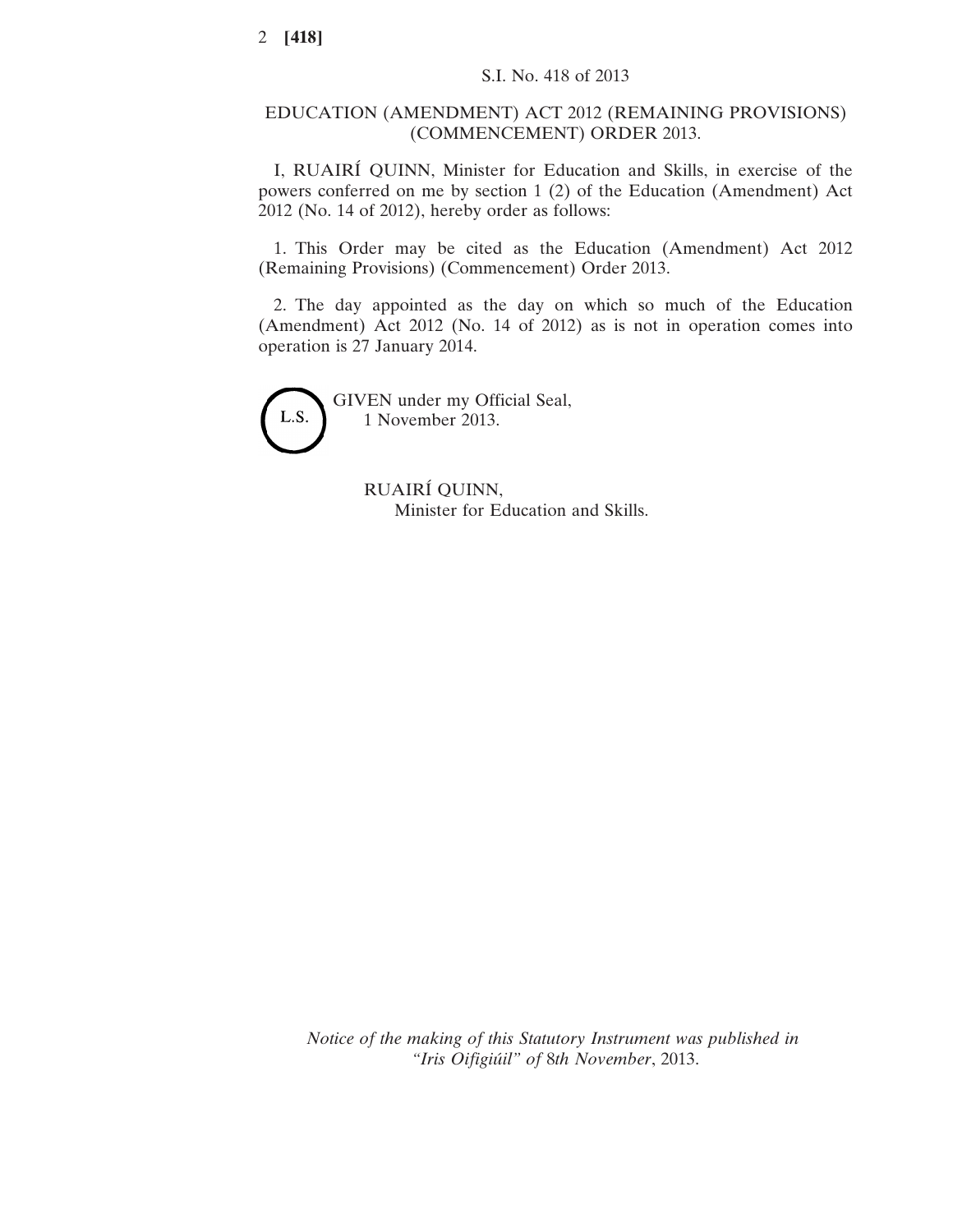**[418]** 3

## EXPLANATORY NOTE

*(This note is not part of the Instrument and does not purport to be a legal interpretation)*

The purpose of this commencement order is to bring into operation from 27 January 2014, the remaining provisions of the Education (Amendment) Act 2012 (No. 14 of 2012) which were not commenced in S.I. No. 190 of 2012. Namely section 6 (in so far as it relates to subsections (8), (9) and (10) of section 24 of the Education Act 1998 (No. 51 of 1998) and section 8 (amending section 30 of the Teaching Council Act 2001 ( No. 8 of 2001)).